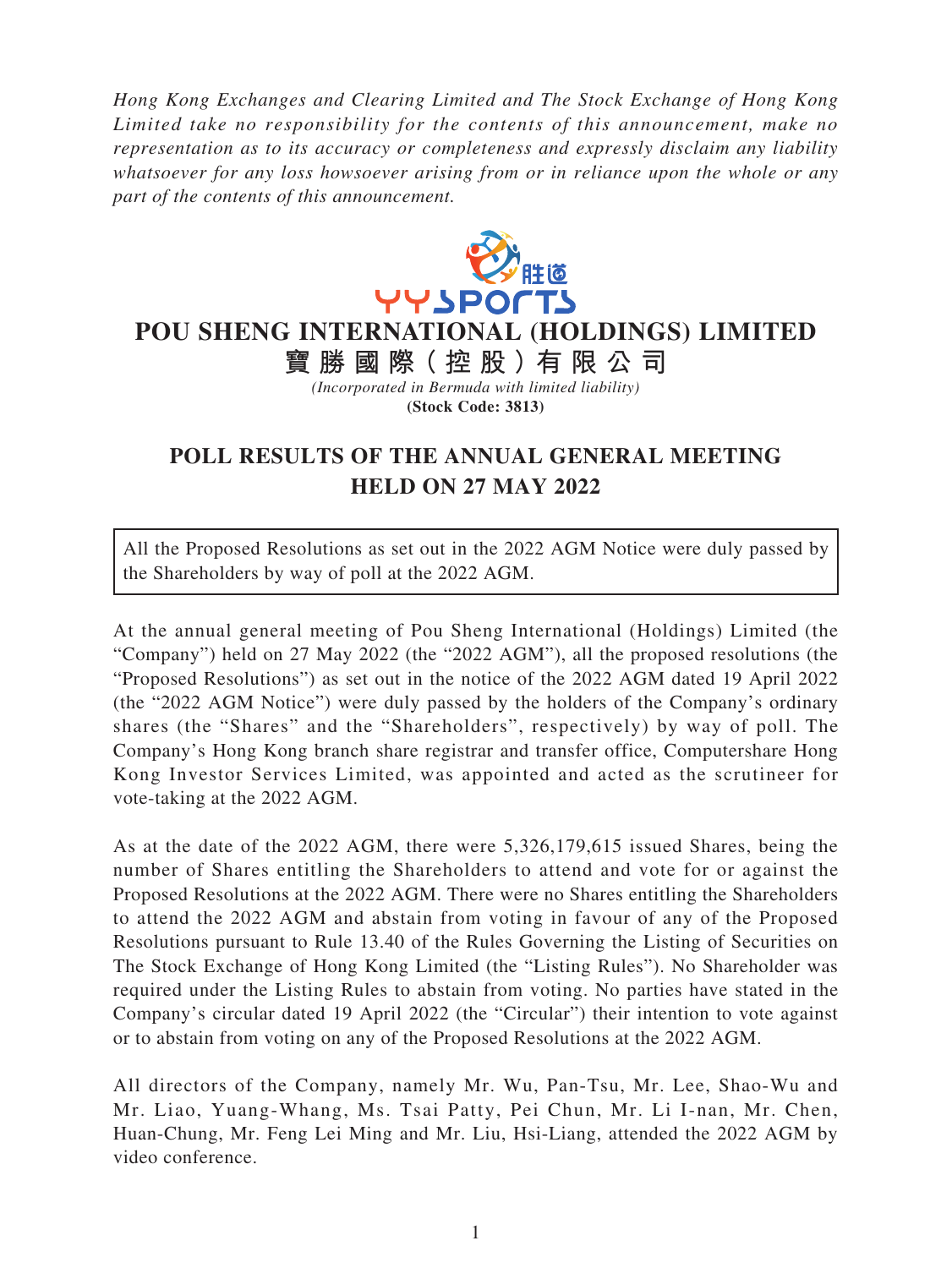The poll results in respect of all the Proposed Resolutions at the 2022 AGM are as follows:

|    | <b>Ordinary Resolutions</b>                                                                                                                                                                               |                                                                                                                                                                                                                  | <b>Number of Votes</b><br>(approximate $\%$ of<br>total Shares voted) (Note) |                                |
|----|-----------------------------------------------------------------------------------------------------------------------------------------------------------------------------------------------------------|------------------------------------------------------------------------------------------------------------------------------------------------------------------------------------------------------------------|------------------------------------------------------------------------------|--------------------------------|
|    |                                                                                                                                                                                                           |                                                                                                                                                                                                                  | For                                                                          | <b>Against</b>                 |
| 1. | To receive, consider and adopt the audited<br>financial statements and the reports of the<br>directors and the independent auditor of the<br>Company for the year ended 31 December 2021<br>(the "Year"). |                                                                                                                                                                                                                  | 4,151,657,461<br>$(99.5934\%)$                                               | 16,947,992<br>$(0.4066\%)$     |
| 2. |                                                                                                                                                                                                           | To approve the declaration of a final dividend of<br>HK\$0.016 per Share for the Year.                                                                                                                           | 4,168,605,453<br>$(100.0000\%)$                                              | $\overline{0}$<br>$(0.0000\%)$ |
| 3. | (a)                                                                                                                                                                                                       | To re-elect Mr. Liao, Yuang-Whang as an<br>executive director of the Company.                                                                                                                                    | 4,156,559,914<br>$(99.7110\%)$                                               | 12,045,539<br>$(0.2890\%)$     |
|    | (b)                                                                                                                                                                                                       | To re-elect Mr. Liu, Hsi-Liang as an<br>independent non-executive director of the<br>Company.                                                                                                                    | 4,138,230,326<br>(99.2713%)                                                  | 30, 375, 127<br>(0.7287%)      |
|    | (c)                                                                                                                                                                                                       | To re-elect Mr. Li I-nan as a non-executive<br>director of the Company.                                                                                                                                          | 3,903,518,113<br>$(93.6409\%)$                                               | 265,087,340<br>$(6.3591\%)$    |
|    | (d)                                                                                                                                                                                                       | To re-elect Mr. Chen, Huan-Chung as an<br>independent non-executive director of the<br>Company.                                                                                                                  | 3,891,295,427<br>(93.3477%)                                                  | 277,310,026<br>(6.6523%)       |
|    | (e)                                                                                                                                                                                                       | To authorise the board of directors of the<br>Company (the "Board") to fix the directors'<br>remuneration for the year ending 31 December<br>2022.                                                               | 4,168,605,453<br>$(100.0000\%)$                                              | $\theta$<br>$(0.0000\%)$       |
| 4. |                                                                                                                                                                                                           | To re-appoint Deloitte Touche Tohmatsu as the<br>independent auditor of the Company to hold<br>office until the conclusion of next annual general<br>meeting and authorise the Board to fix its<br>remuneration. | 4,164,663,914<br>$(99.9054\%)$                                               | 3,941,539<br>$(0.0946\%)$      |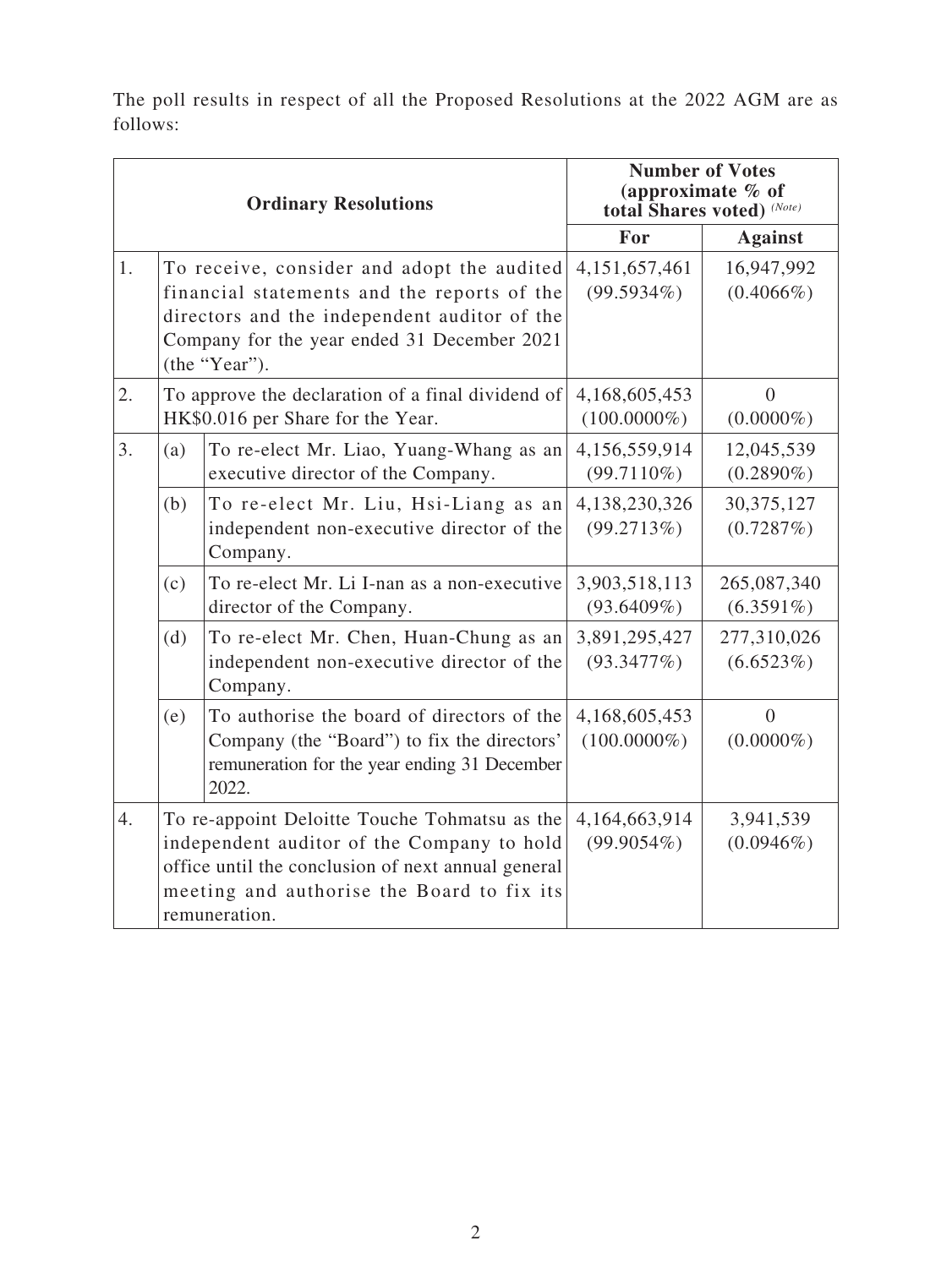|    | <b>Ordinary Resolutions</b>                                                    |                                                                                                                                                                                      | <b>Number of Votes</b><br>(approximate $%$ of<br>total Shares voted) (Note) |                             |  |
|----|--------------------------------------------------------------------------------|--------------------------------------------------------------------------------------------------------------------------------------------------------------------------------------|-----------------------------------------------------------------------------|-----------------------------|--|
|    |                                                                                |                                                                                                                                                                                      | For                                                                         | <b>Against</b>              |  |
| 5. | Α.                                                                             | To grant a general mandate to the Board to<br>issue, allot and deal with additional Shares<br>not exceeding 20% of the number of the<br>issued Shares.                               | 3,779,436,388<br>(90.6643%)                                                 | 389,169,065<br>(9.3357%)    |  |
|    | Β.                                                                             | To grant a general mandate to the Board to<br>repurchase Shares not exceeding 10% of<br>the number of the issued Shares. <sup>*</sup>                                                | 4,168,094,453<br>(99.9877%)                                                 | 511,000<br>(0.0123%)        |  |
|    | $\mathsf{C}$ .                                                                 | To extend the general mandate granted<br>under resolution number 5A by adding the<br>number of Shares repurchased pursuant to<br>the mandate granted under resolution<br>number 5B.* | 3,779,666,816<br>$(90.6698\%)$                                              | 388,938,637<br>$(9.3302\%)$ |  |
|    | Ag mana than 500, of the vates were east in favour of the Drepesed Desplutions |                                                                                                                                                                                      |                                                                             |                             |  |

**As more than 50% of the votes were cast in favour of the Proposed Resolutions numbered 1 to 5, the Proposed Resolutions numbered 1 to 5 were duly passed as ordinary resolutions of the Company.**

| <b>Special Resolution</b> |                                                                                          | <b>Number of Votes</b><br>(approximate $%$ of<br>total Shares voted) (Note) |                         |
|---------------------------|------------------------------------------------------------------------------------------|-----------------------------------------------------------------------------|-------------------------|
|                           |                                                                                          | For                                                                         | <b>Against</b>          |
| 6.                        | To approve and adopt the amended and restated 4,119,925,698<br>bye-laws of the Company.* | $(98.8322\%)$                                                               | 48,679,755<br>(1.1678%) |

**As not less than 75% of the votes were cast in favour of the Proposed Resolution numbered 6, the Proposed Resolution numbered 6 was duly passed as a special resolution of the Company.**

\* For the full text of the Proposed Resolutions, please refer to the 2022 AGM Notice as contained in the Circular.

*Note:* The number of votes and approximate percentage of total Shares voted as stated are based on the total number of issued Shares held by the Shareholders who attended and voted at the 2022 AGM in person, by authorised representative or by proxy.